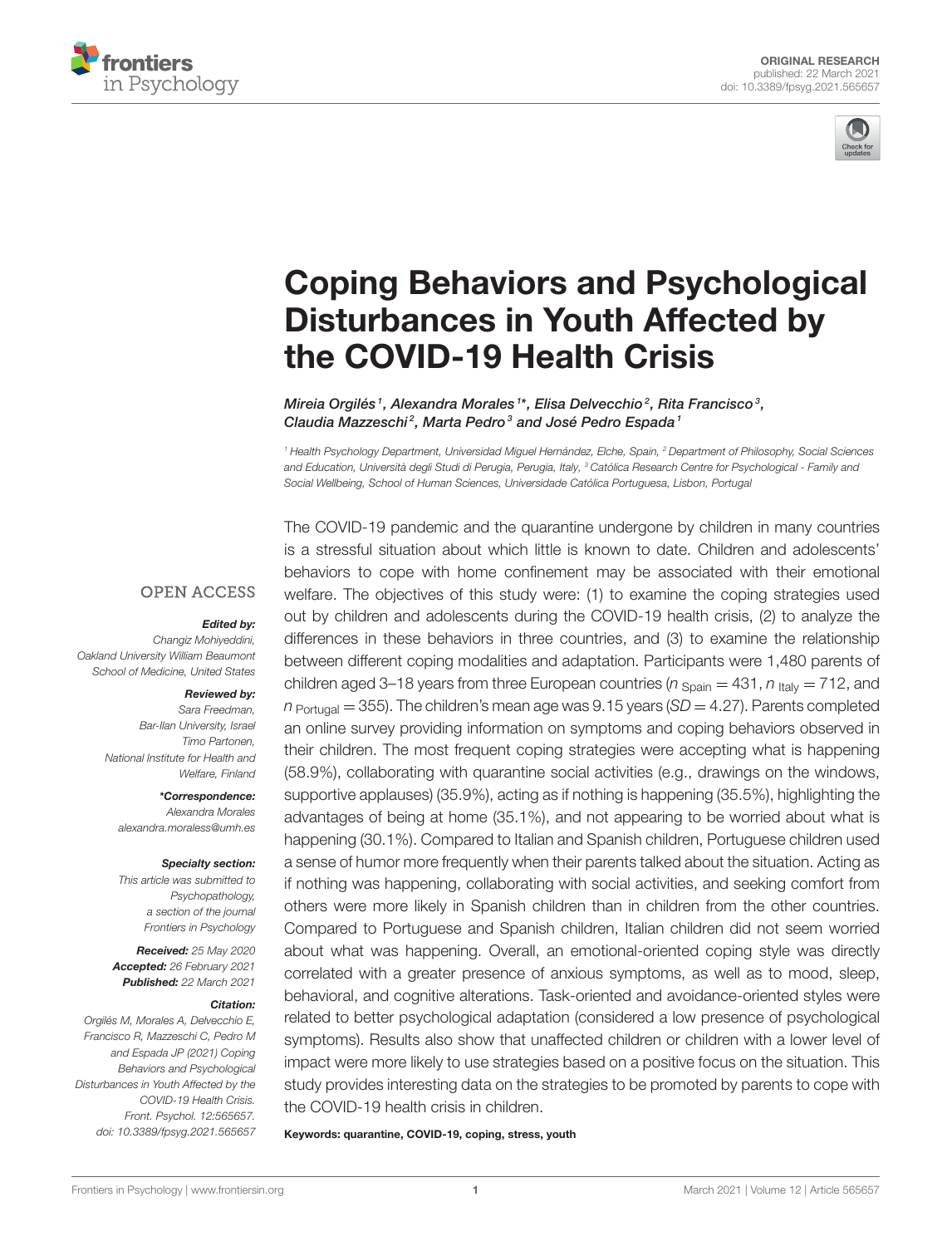# INTRODUCTION

In the first quarter of 2020, a serious public health crisis emerged worldwide due to the spread of the severe acute respiratory syndrome coronavirus (SARS-CoV-2) or COVID-19 [\(World Health Organization \(WHO\), 2020\)](#page-8-0). To control the spread of the coronavirus, measures to reduce social contact were implemented in many countries, varying from only social limitation to voluntary or mandatory confinement. Spain and Italy, with, respectively, more than 28,700 and 32,700 deaths as of May 25 [\(European Centre for Disease Prevention Control,](#page-8-1) [2020\)](#page-8-1) were among the most affected countries worldwide. Other countries such as Portugal managed to reduce the impact in the number of infections and deaths, reaching a comparatively low figure of 1,316 deaths on the same date. It is paradoxical that, in Portugal, confinement was voluntary, whereas, in Italy and Spain, where infections and deaths were much higher, mandatory confinement was imposed.

Although there is a history of epidemics in the past, this is the first time in our recent history that confinement has been imposed to control a pandemic. However, few available studies confirm the psychological impact of confinement due to COVID-19 on children and adolescents. In a sample of 2,330 schoolage children in Hubei province, China, 23% reported depressive symptoms and 19% reported anxiety symptoms after 34 days of confinement, a higher prevalence than that found in previous studies [\(Xie et al., 2020\)](#page-8-2). [Orgilés et al. \(2020\)](#page-8-3), in a sample of 1,143 parents of Italian and Spanish children aged 3–18 years, found that 86% of them observed changes in their children's emotional or behavioral state compared to before the quarantine. When comparing the impact of confinement on the young population of Italy, Spain, and Portugal in a study that involved parents of 1,480 children and adolescents aged 3–18 years, [Francisco et al. \(2020\)](#page-8-4) concluded that children from Italy were less affected than those from Spain, but also surprisingly less affected than children from Portugal, the country where the rules for confinement had been less restrictive. The authors conclude that, although Portuguese children could go outdoors and enjoyed a more normalized life, observing different behavior patterns in each family could be confusing and worrisome for them. Italian children, with mandatory confinement but allowed to go outdoors (a short walk with one adult near their home), were better adapted than Spanish and Portuguese children.

Confinement has brought about a major change in the lives of children and adolescents. School closure has changed their academic routines, social distancing has limited their social relationships with their family members, and the closing of the public spaces has modified their leisure, restricting it to their home. During any confinement, there are numerous stressors. [Brooks et al. \(2020\)](#page-8-5), through a review of 24 studies, highlight that the main stressors of confinement are long duration, fear of infection, frustration and boredom, and the lack of adequate information from health authorities. However, the effect of the stressors of a confinement situation on people's well-being could depend on how they cope with the situation.

Coping behaviors can be defined as intentional and conscious responses to the demands and emotions of stressful events [\(Lazarus, 1999;](#page-8-6) [Compas et al., 2001\)](#page-8-7). One of the most widely accepted classifications of coping behaviors is that of Lazarus and Folkman [\(1984\)](#page-8-8), who distinguished between problem-focused and emotion-focused coping, as responses aimed at managing the problem that causes discomfort, and as regulating emotional responses to the problem, respectively. Subsequently, Parker and Endler [\(1992\)](#page-8-9) observed that problem-focused coping strategies were associated with task orientation, whereas emotionfocused coping reflected an individual-focused orientation [\(Stanisławski, 2019\)](#page-8-10). They included a third dimension called avoidance-oriented coping, which involved both task-focused and individual-focused strategies. The former is conceived as distraction (performing alternative tasks as a coping strategy), whereas the latter implies social amusement (instead of confronting the stressful situation). The ability to cope with stressful events and regulate emotions can play an important role in the explanation of why some children develop psychopathological symptoms while others not [\(Compas et al.,](#page-8-11) [2017\)](#page-8-11).

There is extensive literature on the behaviors that children and adolescents carry out to face stressful situations. Identifying coping behaviors in stressful situations can facilitate early effective interventions to reduce the risk of future psychological problems. Numerous studies have examined how certain coping behaviors can help to reduce stress whereas others have been associated with negative psychological symptoms. Specifically, coping behaviors of children and adolescents suffering from chronic diseases (e.g., [Compas et al., 2012;](#page-8-12) [Jaser et al., 2017\)](#page-8-13), sexual abuse or mistreatment (e.g., [Bal et al., 2009;](#page-8-14) [Flett et al.,](#page-8-15) [2012\)](#page-8-15), war or post-war situations (e.g., [Benson et al., 2011;](#page-8-16) Braun-Lewensohn et al., [2011\)](#page-8-17), alcohol use (e.g., [Catanzaro and Laurent,](#page-8-18) [2004\)](#page-8-18), cancer (e.g., [Compas et al., 2017\)](#page-8-11), problems or conflicts between parents (e.g., [Nicolotti et al., 2003;](#page-8-19) [Shelton and Harold,](#page-8-20) [2008\)](#page-8-20), terrorism (e.g., [Rhoades et al., 2007\)](#page-8-21), and natural disasters (e.g., [Vigna et al., 2010;](#page-8-22) [Zhang et al., 2010\)](#page-8-23) among others, have been studied.

Psychological symptoms and behavioral changes in children and adolescents from European countries, including Italy, Spain, and Portugal, during the COVID-19 quarantine, have been described from the results of cross-sectional studies [\(Espada et al.,](#page-8-24) [2020;](#page-8-24) [Francisco et al., 2020;](#page-8-4) [Orgilés et al., 2020;](#page-8-3) [Xie et al., 2020\)](#page-8-2). These studies conclude that a significant percentage of children have presented emotional and behavioral symptoms associated with the quarantine, and that a lower percentage of children have healthy habits (in terms of exercise, use of screens, and sleep patterns), compared to before the COVID-19 confinement. These findings are especially valuable to understand the impact of the early stages of the pandemic on children's well-being but the coping strategies they used to adapt to the pandemic have not yet been explored. Although much is known about children and adolescents' (coping strategies in numerous stressful situations, to date, little is known about how they are coping with the COVID-19 situation. As coping behaviors may significantly mediate children's mental health when facing the stress derived from the pandemic, knowing children and adolescents' specific coping strategies that are more closely related to psychological well-being would be very useful to prevent problems and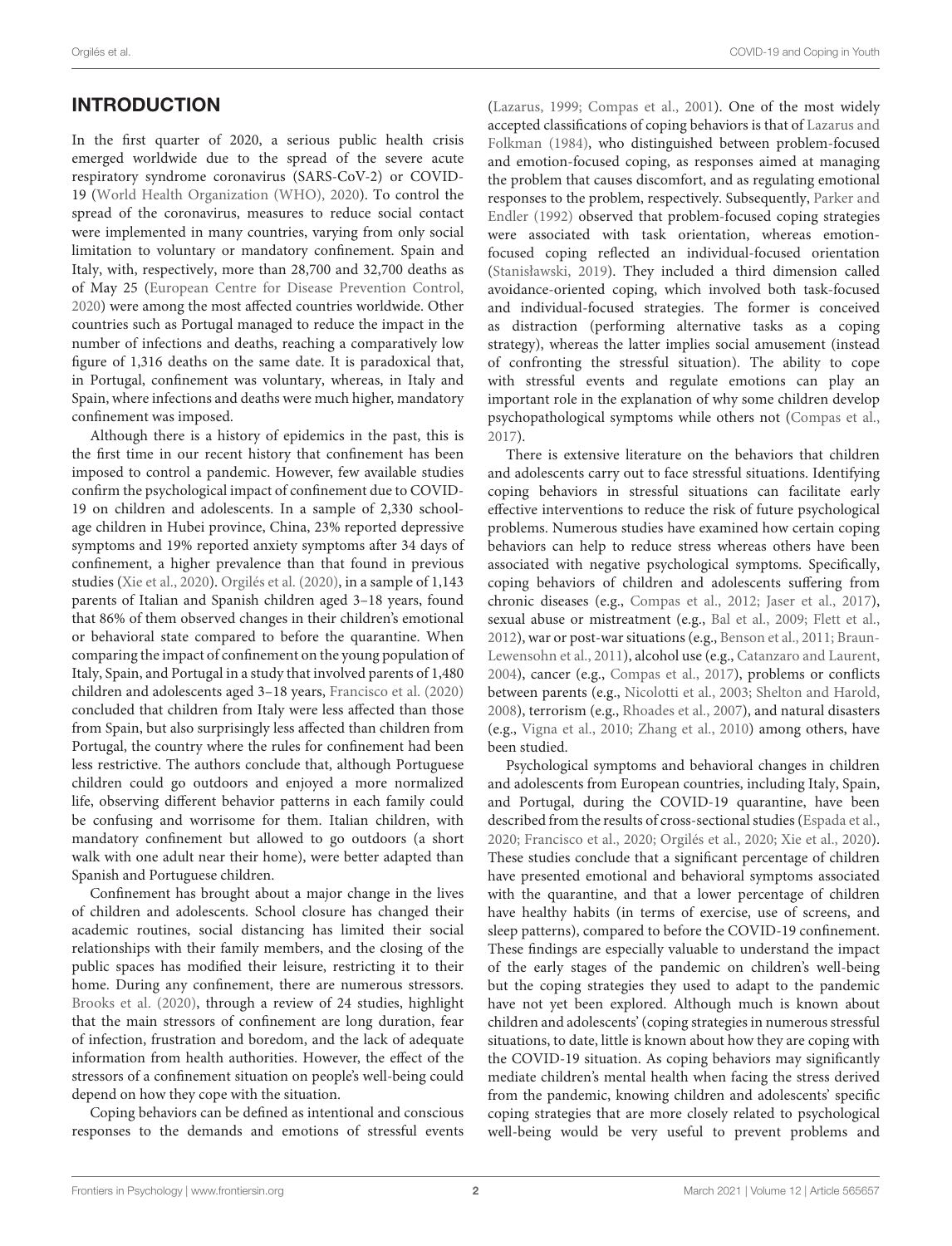intervene early in cases of risk. The objectives of this study were: (1) to examine the coping behaviors carried out by children and adolescents during the COVID-19 health crisis; (2) to analyze the differences in coping behaviors in children from Spain, Italy, and Portugal; and (3) to examine the relationship between different coping strategies and adaptation to home confinement.

# METHOD

### **Participants**

Participants were parents of 1,480 parents from three European countries (Italy  $n = 712$ , Spain  $n = 431$ , and Portugal  $n = 335$ ). The average age of the participating parents was 42.26 years  $(SD = 5.92)$  and 87.8% were females. Sixty percent reported earning from 1,000 to 2,999 euros monthly, 7.4% earned 5,000 or more, and only 6.6% earned less than 1,000 euros. That is, the sample was predominantly middle class. Children were aged between 3 and 18 years ( $M = 9.15$ ,  $SD = 4.27$ ), and 47.2% were females. Participants were equivalent across countries in all sociodemographic variables, except for going outdoors, the number of people living at home, square meters per home, and children's age. Italian participants were more likely to have a garden than Spanish participants. The Spanish sample was more likely than the Portuguese sample to have a terrace. Participants from Italy and Portugal reported having a higher average number of people living at home during the confinement. Portuguese participants had larger homes than the Spaniards and Italians. Portuguese children were slightly older than the Spanish children. **[Table 1](#page-2-0)** describes the characteristics of the sample and differences across countries.

### Procedure

Participants were recruited in each country via social media (Facebook, Twitter, Instagram, and WhatsApp), as face-to-face contact was not allowed. An online survey was created ad hoc and distributed using a snowball sampling strategy. The

<span id="page-2-0"></span>

|                                                                                                 |                        |                          |                          |                             |                   | Effect size <sup>b</sup> | Post-Hoc <sup>c</sup> |
|-------------------------------------------------------------------------------------------------|------------------------|--------------------------|--------------------------|-----------------------------|-------------------|--------------------------|-----------------------|
|                                                                                                 | Total<br>$(n = 1,480)$ | Italy (1)<br>$(n = 712)$ | Spain (2)<br>$(n = 431)$ | Portugal (3)<br>$(n = 335)$ | Test <sup>a</sup> |                          |                       |
| <b>Parents</b>                                                                                  |                        |                          |                          |                             |                   |                          |                       |
| Female, N (%)                                                                                   | 1,299 (87.8)           | 627 (88.1)               | 379 (87.9)               | 293 (86.9)                  | 0.28              |                          |                       |
| Age, M (SD)                                                                                     | 42.26 (5.92)           | 42.38 (6.64)             | 42.17 (5.32)             | 42.10 (4.96)                | 2.68              |                          |                       |
| Monthly family income (euros), N (%)                                                            |                        |                          |                          |                             |                   |                          |                       |
| Up to 999                                                                                       | 87(6.6)                | 33(5.3)                  | 31(8.3)                  | 23(7.3)                     | 14.82             |                          |                       |
| Between 1,000 and 1,999                                                                         | 372 (28.2)             | 164 (26.2)               | 113(30.1)                | 95(30.1)                    |                   |                          |                       |
| Between 2,000 and 2,999                                                                         | 417 (31.8)             | 209 (33.4)               | 98(26.1)                 | 110 (34.8)                  |                   |                          |                       |
| Between 3,000 and 4,999                                                                         | 343 (26)               | 169 (27)                 | 106 (28.3)               | 68 (21.5)                   |                   |                          |                       |
| 5,000 or more                                                                                   | 98 (7.4)               | 51(8.1)                  | 27(7.2)                  | 20(6.3)                     |                   |                          |                       |
| The house where you live has, $N$ (%)                                                           |                        |                          |                          |                             |                   |                          |                       |
| Only windows                                                                                    | 158 (10.7)             | 25(3.5)                  | 77 (17.9)                | 56 (16.6)                   | 221.39***         | 0.27                     | 2 > 1<br>3 > 1        |
| Garden                                                                                          | 559 (37.8)             | 368 (51.7)               | 77 (17.9)                | 114 (33.8)                  |                   |                          | 1 > 2                 |
| Terrace                                                                                         | 303 (20.5)             | 151 (21.1)               | 121(28.1)                | 31(9.2)                     |                   |                          | 2 > 3                 |
| Balcony                                                                                         | 416 (28)               | 141 (19.9)               | 145 (33.5)               | 130 (38.6)                  |                   |                          | 2 > 1<br>3 > 1        |
| Another exit                                                                                    | 44(3)                  | 27(3.8)                  | 11(2.6)                  | 6(1.8)                      |                   |                          |                       |
| People who live in my house during quarantine, N (%)                                            |                        |                          |                          |                             |                   |                          |                       |
| They do not leave the house unless<br>they have to buy groceries or other<br>allowed activities | 936 (63.1)             | 463 (65)                 | 254 (58.9)               | 217 (64.4)                  | 4.59              |                          |                       |
| One or both parents still work outside<br>the home                                              | 546 (36.9)             | 249 (35)                 | 177(41.1)                | 120 (35.6)                  |                   |                          |                       |
| How many people live in at home<br>during quarantine, M (SD)                                    | 3.94(0.94)             | 3.99(0.97)               | 3.84(0.88)               | 3.98(0.95)                  | $9.73**$          | 0.007                    | 1 > 2<br>3 > 2        |
| Square meters home, M (SD)                                                                      | 131.04 (67.70)         | 123.14 (62.29)           | 124.99 (62.86)           | 152 (78.89)                 | 46.80***          | 0.03                     | 3 > 1<br>3 > 2        |
| Children                                                                                        |                        |                          |                          |                             |                   |                          |                       |
| Female, N (%)                                                                                   | 699 (47.2)             | 351 (49.3)               | 192 (44.5)               | 156 (46.3)                  | 2.58              |                          |                       |
| Age, M (SD)                                                                                     | 9.15(4.27)             | 9.40(4.46)               | 8.55 (3.73)              | 9.42(4.45)                  | $8.58*$           | 0.006                    | 1 > 2                 |

Note. M, Mean; SD, Standard Deviation; <sup>a</sup>Cross-table (χ<sup>2</sup>) for categorical variables and Kruskal-Wallis (χ<sup>2</sup>) for continuous variables. <sup>b</sup>Effect size = Cramer's V for multi-categorica. variables and Epsilon-squared for continuous variables. <sup>c</sup> Bonferroni correction applied to p values was used to reduce the risk of type I errors post hoc analysis of a chi-squared test.  $*p < 0.05$ ,  $*p < 0.01$ ,  $**p < 0.001$ .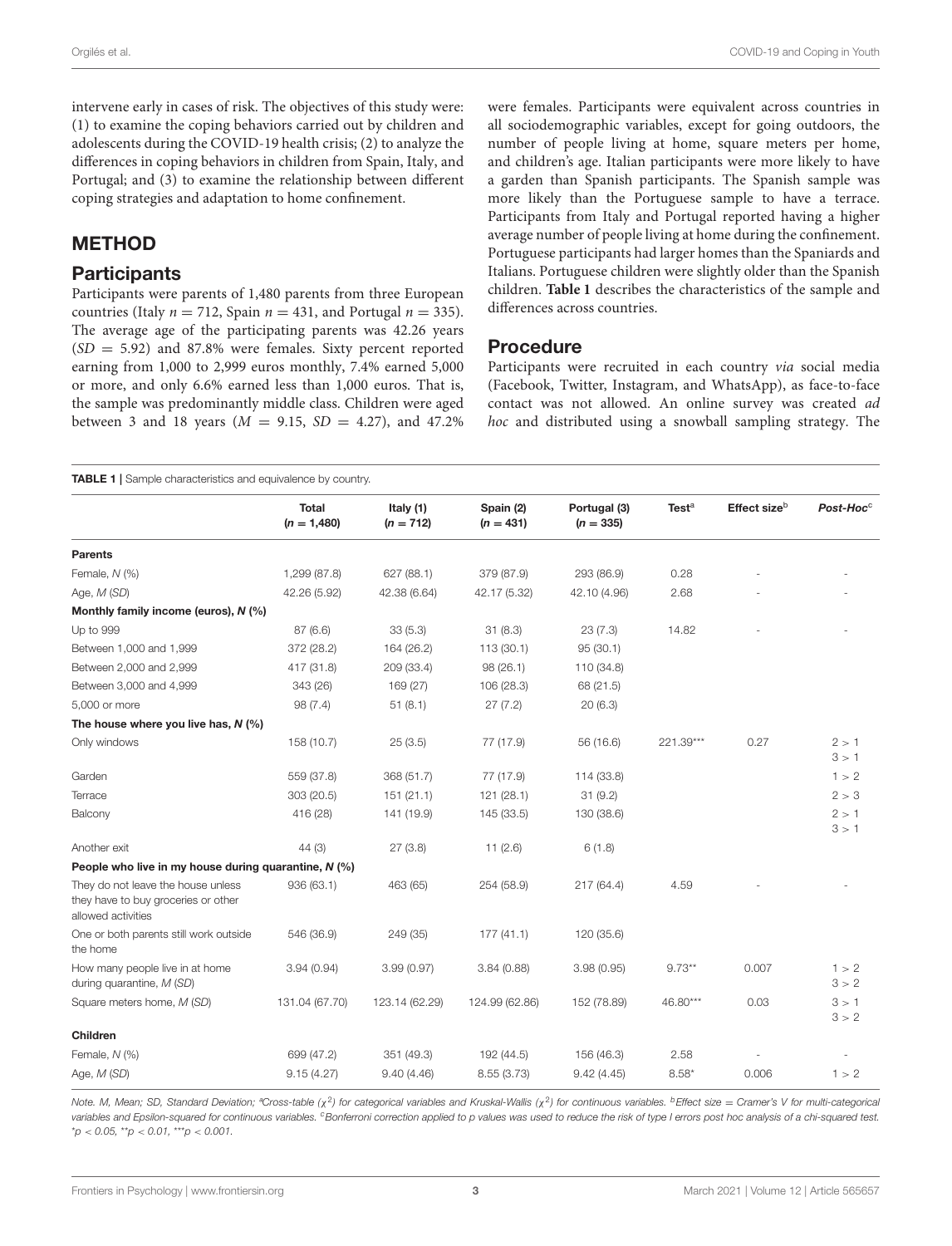data collection period was the same in the three participating countries (lasting 15 days, with the study starting 15 days after the lockdown). Parents from 94 Italian cities, 94 Portuguese cities, and 84 Spanish cities participated in the study. To create the survey, scientific literature related to the psychological impact of quarantines was reviewed, and questionnaires applied in previous studies with adult population were considered. The survey collected sociodemographic information of parents and children (see **[Table 1](#page-2-0)**), parental perception of how the quarantine affected their children emotionally, and parental perception of the coping strategies that their children used during the quarantine. The children's psychological responses to the quarantine were assessed through 31 symptoms on a scale ranging from 1 (much less compared to before quarantine) to 5 (much more compared to before quarantine) and grouped into six categories: anxiety symptoms (e.g., he/she is worried or is anxious), mood symptoms (e.g., he/she is sad or cries easily), sleep problems (e.g., he/she is afraid of sleeping alone or has nightmares), behavioral alterations (e.g., he/she often argues with other members of the family or is uneasy), feeding problems (he/she eats more or has no appetite), and cognitive alterations (e.g., he/she is very indecisive or has difficulty concentrating). As part of the same study, [Francisco et al. \(2020\)](#page-8-4) previously explored psychological symptoms and behavioral changes in Spanish children and adolescents during the early phase of the COVID-19 confinement. Coping behaviors were measured using a list of eleven items that included the three dimensions proposed by [Parker and Endler \(1992\)](#page-8-9): task-oriented (e.g., "Highlights the pros of being at home"), emotion-oriented (e.g., "Talks often about how he/she feels"), and avoidance-oriented (e.g., "Changes the subject when you try to talk to him/her about the coronavirus or quarantine"). Instead of a known measure, a specific list of statements was chosen to assess coping so that the content was specific to the COVID-19 context. Before completing the survey, information about the objectives of the study was provided, and informed consent was requested. The approval of the Ethics Board of the authors' institution was obtained for the research.

### Data Analyses

Descriptive statistics were used to describe the characteristics of the sample. The normal distribution of the data was tested using the Kolmogorov–Smirnov test. Nonparametric procedures were used because of the absence of normality ( $p < 0.05$ ). A total of 31 children's immediate psychological reactions were evaluated. Parents who informed that their children presented any of these reactions to a greater extent during home confinement (compared to before this period) were coded as 1 ("affected"), whereas the rest was coded as 0 ("unaffected"). A new variable (level of disturbance) was created by adding the 31 dichotomous variables of symptoms (score ranging from 0 to 31). The continuous variable (level of disturbance) was categorized into four groups: "unaffected" (The children had not worsened in any of the symptoms), "low impact" (had worsened in 1–3 symptoms), "medium impact" (had worsened in 4–9 symptoms), and "high impact" (had worsened in 10 or more symptoms).

Kruskal–Wallis tests were performed to analyze differences in coping styles (task-oriented, emotion-oriented, and avoidanceoriented) across the four groups of impact, and Chi-squared tests to compare proportions of children using each coping strategy (yes/no) across the levels of impact (four categories). A  $p$ -value under 0.05 was considered a statistically significant difference. To reduce the risk of Type I errors in multiple-comparisons across groups, Bonferroni corrections were applied to p-values (Beasley and Schumacker, [1995\)](#page-8-25). For continuous variables, Epsilonsquared (ε2) was used as an effect size, where small effect sizes range from 0.01 to < 0.08, medium effect sizes range from 0.08 to  $<$  0.26, and large effect sizes range from  $\geq$  0.26. For categorical variables, Chi-squared post hoc tests using adjusted residuals were performed. The percentage of children using each coping strategy was calculated to determine which ones were most frequently used by preschool children (3–5 years), school-age children (6–12 years), and adolescents (13–18 years). Cramer's V was calculated as a measure of association between multi-categorical variables, and interpreted as follows:  $> 0.25$  very strong,  $> 0.15$  strong,  $>$ 0.10 moderate,  $> 0.05$  weak, and  $> 0$  none or very weak [\(Akoglu,](#page-8-26) [2018\)](#page-8-26). The relationship between coping styles and different areas of impact (anxiety, mood, sleep, feeding, behavioral and cognitive alterations) was explored using Spearman correlations. All analyses were performed using SPSS 26 for Mac.

# RESULTS

# Coping Strategies

**[Table 2](#page-4-0)** shows the proportion of children using coping strategies during the home confinement due to COVID-19. The most frequently used coping strategy was acceptance, with more than half of the parents reporting that their children use it (58.9%). Other commonly used coping strategies (at least 30% of the children) were collaborating with social activities such as drawings on windows or collective applauses (35.9%), ignoring the problem and acting as if nothing was happening (35.5%), highlighting the advantages of being at home (35.1%), seeking comfort from others (31%), and not showing concern about what was happening (30.1%). According to age, the most used coping strategies (more than 30% of parents reported that their children used them) were similar among preschool children, school-age children, and adolescents, although their order could differ for each group. In preschool children (3–5 years), the most used coping strategies were: accepts what's going on (45.5%) (Task-oriented); acts as if nothing is happening (44.4%) (Avoidance-oriented); doesn't seem to care what is happening (40%) (Avoidance-oriented); and seeks affection from others (36.9%) (Emotional-oriented). In the school-age children (6–12 years), the most used coping strategies were: accepts what's going on (60.6%) (Task-oriented); highlights the advantages of being at home (41.3%) (Task-oriented); seeks affection from others (33.8%) (Emotion-oriented); and acts as if nothing is happening (32.3%) (Avoidance-oriented). In the adolescent group (13– 18 years), the most used strategies were: accepts what's going on (69.9%) (Task-oriented); highlights the advantages of being at home (37.9%) (Task-oriented); and acts as if nothing is happening (32.2%) (Avoidance-oriented). When comparing the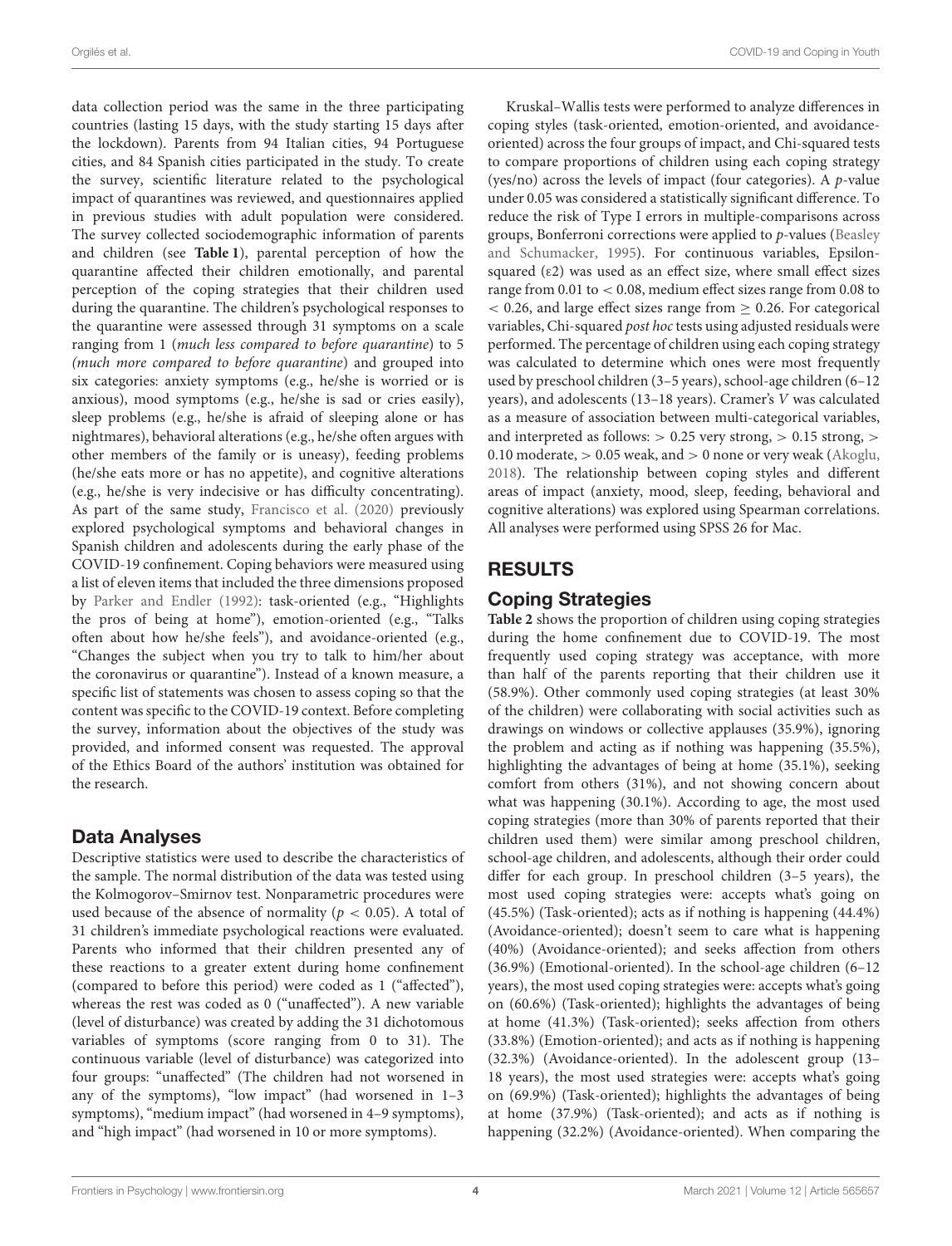#### <span id="page-4-0"></span>TABLE 2 | Coping strategies by country.

|                                                                                                    | Total ( $n = 1,480$ ) |               | Italy $(1)(n = 712)$ |               | Spain (2) $(n = 431)$ |      | Portugal (3) $(n = 335)$ |               |                   |                          |                          |
|----------------------------------------------------------------------------------------------------|-----------------------|---------------|----------------------|---------------|-----------------------|------|--------------------------|---------------|-------------------|--------------------------|--------------------------|
|                                                                                                    | N                     | $\frac{0}{0}$ | $\mathsf{n}$         | $\frac{0}{0}$ | n                     | $\%$ | $\boldsymbol{n}$         | $\frac{0}{0}$ | Test <sup>a</sup> | <b>Effect</b><br>sizeb   | Post-Hoc <sup>c</sup>    |
| <b>Task-oriented strategies</b>                                                                    |                       |               |                      |               |                       |      |                          |               |                   |                          |                          |
| Asks very often about<br>coronavirus or quarantine                                                 | 355                   | 24            | 166                  | 23.3          | 91                    | 21.1 | 98                       | 29.1          | $6.92*$           | 0.06                     |                          |
| Highlights the pros of being<br>at home                                                            | 519                   | 35.1          | 234                  | 32.9          | 156                   | 36.2 | 129                      | 38.3          | 30.28             |                          |                          |
| Uses humor when you talk<br>about quarantine or<br>coronavirus                                     | 226                   | 15.3          | 99                   | 13.9          | 60                    | 13.9 | 67                       | 19.9          | $7.17*$           | 0.07                     | 3 > 1                    |
|                                                                                                    |                       |               |                      |               |                       |      |                          |               |                   |                          | 3 > 2                    |
| Collaborates with social<br>activities                                                             | 531                   | 35.9          | 183                  | 250.7         | 217                   | 50.3 | 131                      | 38.9          | 72.58***          | 0.22                     | 2 > 1                    |
|                                                                                                    |                       |               |                      |               |                       |      |                          |               |                   |                          | 2 > 3                    |
|                                                                                                    |                       |               |                      |               |                       |      |                          |               |                   |                          | 3 > 1                    |
| Accepts what's going on                                                                            | 872                   | 58.9          | 400                  | 56.2          | 273                   | 63.3 | 199                      | 59.1          | 5.92              | $\overline{\phantom{a}}$ | $\overline{\phantom{a}}$ |
| <b>Emotion-Oriented strategy</b>                                                                   |                       |               |                      |               |                       |      |                          |               |                   |                          |                          |
| Often talks about how<br>he/she feels                                                              | 201                   | 13.6          | 103                  | 14.5          | 46                    | 10.7 | 52                       | 15.4          | 4.56              | ä,                       | ÷,                       |
| Says he/she is very angry<br>about what is happening                                               | 220                   | 14.9          | 121                  | 17            | 64                    | 14.8 | 35                       | 10.4          | $7.89*$           | 0.01                     | 1 > 3                    |
| Seeks affection in others                                                                          | 459                   | 31            | 199                  | 27.9          | 167                   | 38.7 | 93                       | 27.6          | $17.01***$        | 0.10                     | 2 > 1                    |
|                                                                                                    |                       |               |                      |               |                       |      |                          |               |                   |                          | 2 > 3                    |
| <b>Avoidance-Oriented strategies</b>                                                               |                       |               |                      |               |                       |      |                          |               |                   |                          |                          |
| Changes conversations<br>when you try to talk to<br>him/her about the<br>coronavirus or quarantine | 122                   | 8.2           | 52                   | 70.3          | 41                    | 90.5 | 29                       | 80.6          | 1.80              |                          |                          |
| Acts as if nothing is<br>happening                                                                 | 525                   | 35.5          | 242                  | 34            | 183                   | 42.5 | 100                      | 29.7          | $14.82**$         | 0.10                     | 2 > 3                    |
|                                                                                                    |                       |               |                      |               |                       |      |                          |               |                   |                          | 2 > 1                    |
| Doesn't seem worried about<br>what is happening                                                    | 445                   | 30.1          | 252                  | 35.4          | 130                   | 30.2 | 63                       | 18.7          | $30.33***$        | 0.14                     | 1 > 3                    |
|                                                                                                    |                       |               |                      |               |                       |      |                          |               |                   |                          | 2 > 3                    |
|                                                                                                    |                       |               |                      |               |                       |      |                          |               |                   |                          | 1 > 2                    |

Note. M, Mean; SD, Standard Deviation; Cross-table (χ<sup>2</sup>) for categorical variables and Kruskal–Wallis (χ<sup>2</sup>) for continuous variables. <sup>b</sup>Effect size = Cramer's V for multi-categorica. variables and Epsilon-squared for continuous variables. <sup>c</sup> Bonferroni correction applied to p values was used to reduce the risk of type I errors post hoc analysis of a chi-squared test.  $p < 0.05$ ,  $p < 0.01$ ,  $p < 0.001$ .

three countries, Portuguese children were more likely to use humor when parents talked about the quarantine or COVID-19 than did Italian and Spanish children; Spanish children were more likely to act as if nothing was happening, collaborate in social activities, and seek comfort from others than children from the other countries. Italian children were more likely to act as if they were not worried about what was happening, compared to the rest.

# Relationship Between Coping Strategies and Children's Immediate Psychological Responses

The psychological impact of the quarantine on children was measured through 31 symptoms grouped into six categories: anxiety symptoms, mood symptoms, sleep problems, behavioral alterations, eating problems, and cognitive alterations. Coping strategies were also grouped depending on whether they were task-, emotion-, or avoidance-oriented (**[Table 3](#page-5-0)**).

**[Table 4](#page-5-1)** presents the Spearman correlations between taskoriented, emotion-oriented, and avoidance-oriented coping styles and different areas of impact (anxiety, mood, sleep, eating, behavioral and cognitive alterations). The use of a taskoriented coping style was related to fewer symptoms in general, and fewer symptoms related to mood, sleep, behavioral, and cognitive alterations. The relationships observed across these variables were small ( $\rho$  from  $-0.08$  to  $-0.17$ ). The use of an emotion-oriented coping style was related to a higher number of symptoms, more anxiety, mood disturbances, sleep, behavioral, and cognitive alterations. The relationships observed across variables were small ( $\rho$  from 0.12 to 0.28). The use of an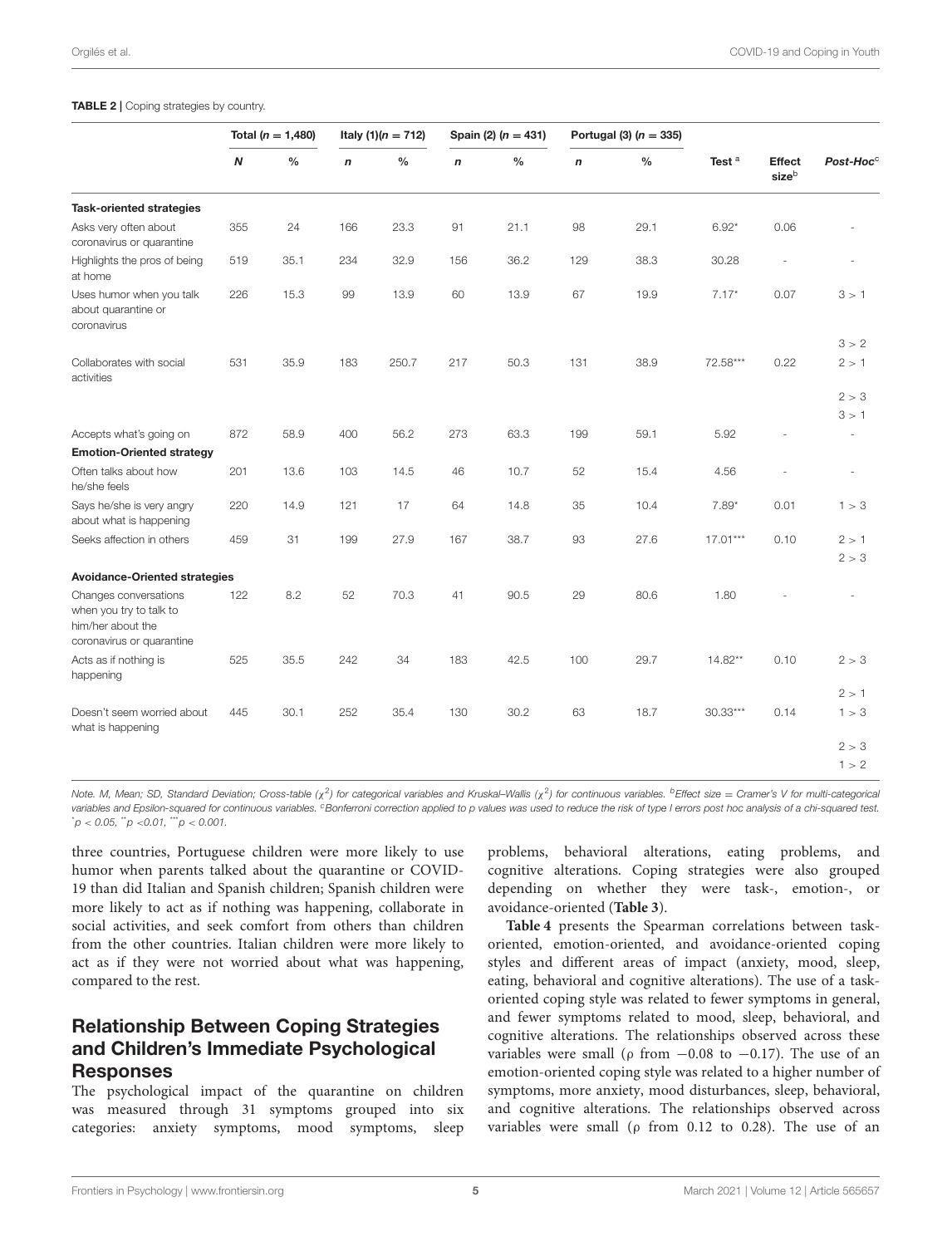avoidance-oriented coping style was related to fewer symptoms in all areas, including eating. The relationships observed across variables were small ( $\rho$  from  $-0.05, -0.20$ ).

# Relationship Between Coping Strategies and Children's Level of Disturbance

Children were classified depending on their level of disturbance: "unaffected" (the children had not worsened in any of the symptoms), "low impact" (had worsened in 1–3 symptoms), "medium impact" (had worsened in 4–9 symptoms), and "high impact" (had worsened in 10 or more symptoms). **[Table 5](#page-6-0)** shows the coping strategies used by children with different levels of disturbance. Of the 11 coping strategies, 8 were related to the level of disturbance. Children more psychological affected by home confinement were more likely to use the following strategies: asking very often about coronavirus or quarantine, saying they were very angry about what was happening, seeking affection from others, and changing the subject when others tried to talk to them about the coronavirus or quarantine. Children with a lower level of disturbance due to home confinement were more likely to highlight the advantages of being at home, accept what was happening, act as if nothing was happening, and not seem worried about what was happening. The coping strategies "he/she

<span id="page-5-0"></span>

|                                      | Total ( $n = 1,480$ ) |      |  |
|--------------------------------------|-----------------------|------|--|
|                                      | М                     | SD   |  |
| <b>Coping strategies</b>             |                       |      |  |
| Task-oriented strategies (range 0-5) | 1.69                  | 1.13 |  |
| Emotion-Oriented (range 0-3)         | 0.59                  | 0.76 |  |
| Avoidance-Oriented (range 0-3)       | 0.74                  | 0.83 |  |
| <b>Symptoms</b> (range 1-5)          |                       |      |  |
| Anxiety symptoms                     | 2.64                  | 2.53 |  |
| Mood symptoms                        | 1.72                  | 1.62 |  |
| Sleep problems                       | 0.70                  | 1.21 |  |
| Behavioral alterations               | 1.51                  | 1.62 |  |
| Feeding problems                     | 0.33                  | 0.54 |  |
| Cognitive alterations                | 0.36                  | 0.61 |  |
| Symptoms total (range 0-31)          | 7.25                  | 6.10 |  |

M, Mean; SD, Standard Deviation.

uses humor when you talk about quarantine or coronavirus," "collaborates in social activities" and "often talks about how they feel" were unrelated to the level of disturbance due to home confinement in children's psychological reactions.

# **DISCUSSION**

The objective of the present study was to examine for the first time the strategies used by children and adolescents to cope with the quarantine imposed by governments to control the COVID-19. Another objective was to study the relationship between children's coping strategies and their emotional and behavioral responses to the home confinement to determine which strategy is more useful to cope with the situation. Different rules of confinement were also analyzed, as three European countries participated in the study.

Results show that the most frequently used coping strategy was task-oriented (accepting what was happening), with 59% of parents reporting its use by their children. Also, at least 30% of the children collaborated in social activities, acted as if nothing was happening, highlighted the advantages of being at home, sought comfort from others, or did not seem worried about what was happening. Differences by countries show interesting results. Compared to Italian and Spanish children, Portuguese children used more humor when their parents talked about the situation. Acting as if nothing was happening, collaborating in social activities, and seeking comfort from others were more likely in Spanish children than in children from the other countries. Compared to Portuguese and Spanish children, Italian children did not seem worried about what was happening. Although it is unclear, the different rules of confinement imposed by each country could explain these differences. Portugal followed voluntary confinement, so maybe children's routines did not change as much as in the other countries; the few cases of infections and deaths compared to Spain and Italy might have contributed to their not perceiving the situation as dangerous, so the more relaxed atmosphere could facilitate using humor when families talked about COVID-19 or the quarantine. Children from Spain used adaptive strategies to cope with the situation, such as collaborating in social activities, but they were also more likely to seek comfort from their parents. Spain had the most restrictive confinement rules, not allowing children to go outside until April 26th. Although more data are necessary to

<span id="page-5-1"></span>

| <b>TABLE 4</b>   Correlations with confidence intervals for coping strategies and child's immediate psychological responses. |
|------------------------------------------------------------------------------------------------------------------------------|
|------------------------------------------------------------------------------------------------------------------------------|

| <b>Psychological responses</b> | Task-oriented coping strategies | <b>Emotion-oriented coping strategies</b> | Avoidance-oriented coping strategies  |  |  |
|--------------------------------|---------------------------------|-------------------------------------------|---------------------------------------|--|--|
| Anxiety symptoms               | $-0.03[-0.08, 0.02]$            | $0.28**$ [0.23, 0.32]                     | $-0.20**[-0.25, -0.15]$               |  |  |
| Mood symptoms                  | $-0.17**[-0.22, -0.12]$         | $0.22**$ [0.17, 0.27]                     | $-0.08**[-0.13, -0.03]$               |  |  |
| Sleep problems                 | $-0.12**[-0.17, -0.07]$         | $0.15**$ [0.10, 0.20]                     | $-0.05$ <sup>*</sup> $[-0.10, -0.00]$ |  |  |
| Behavioral alterations         | $-0.15**[-0.20, -0.10]$         | $0.20**$ [0.15, 0.25]                     | $0.00[-0.05, 0.05]$                   |  |  |
| Feeding problems               | $-0.03[-0.08, 0.02]$            | $-0.03[-0.08, 0.02]$                      | $0.06*[0.01, 0.11]$                   |  |  |
| Cognitive alterations          | $-0.08**[-0.13, -0.03]$         | $0.12**$ [0.07, 0.17]                     | $0.01[-0.04, 0.06]$                   |  |  |
| Symptoms total                 | $-0.13**[-0.18, -0.08]$         | $0.27**$ [0.22, 0.31]                     | $-0.11**[-0.16, -0.06]$               |  |  |

Note. Values in square brackets indicate the 95% confidence interval for each correlation. The confidence interval is a plausible range of population correlations that could have caused the sample correlation [\(Cumming, 2014\)](#page-8-27).  $^*$ indicates p < 0.05.  $^*$ indicates p < 0.01.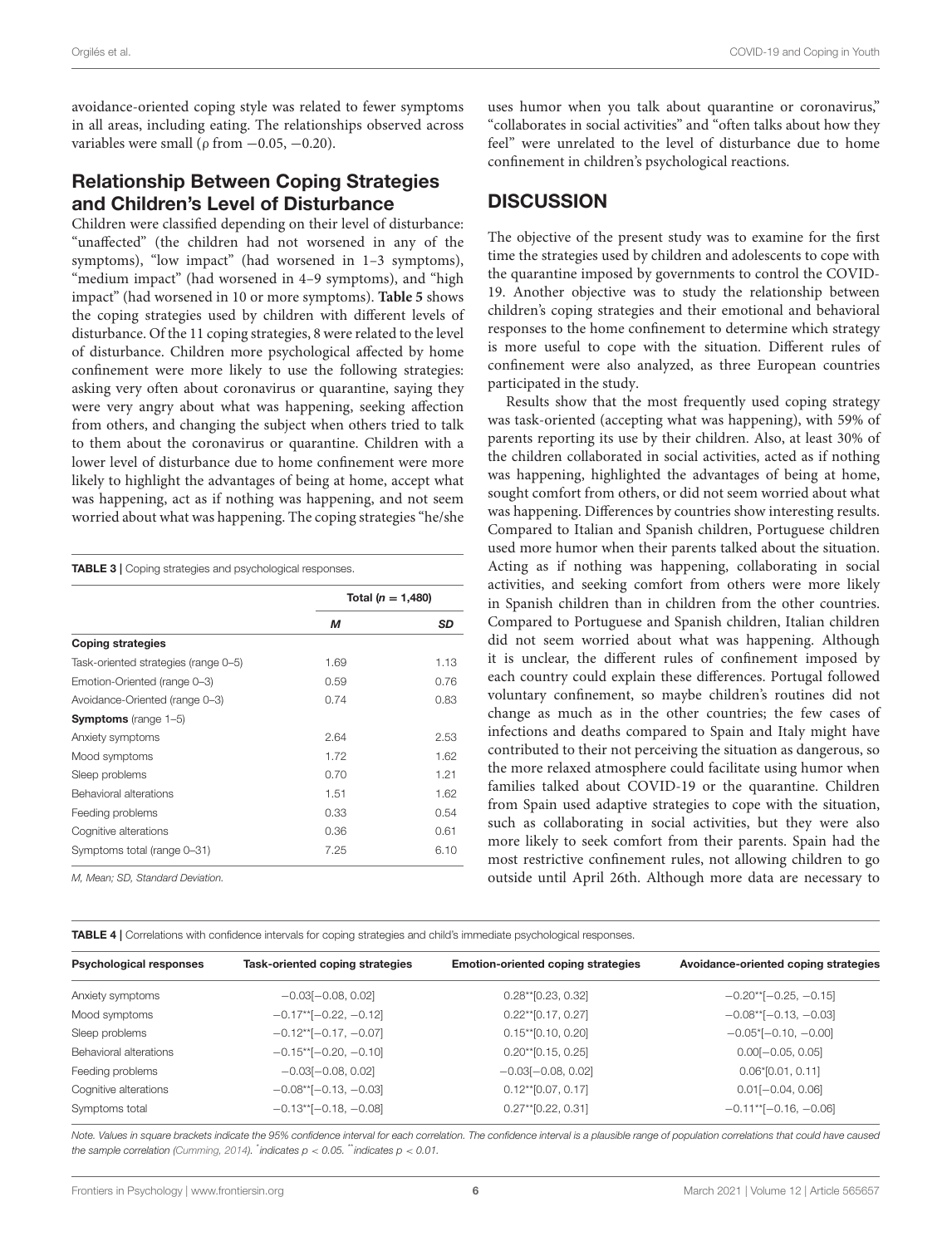<span id="page-6-0"></span>TABLE 5 | Coping strategies based on the level of disturbance.

| <b>Coping strategies</b>                                                                           | (0)<br>No affected<br>$(n = 186)$ | (1)<br>Low affected<br>$(n = 311)$ | (2)<br><b>Middle affected</b><br>$(n = 501)$ | (3)<br><b>High affected</b><br>$(n = 482)$ | Test <sup>a</sup> | Effect size <sup>b</sup> | Pairwise <sup>c</sup> |
|----------------------------------------------------------------------------------------------------|-----------------------------------|------------------------------------|----------------------------------------------|--------------------------------------------|-------------------|--------------------------|-----------------------|
| Task-Oriented, N (%)                                                                               |                                   |                                    |                                              |                                            |                   |                          |                       |
| Asks very often about<br>coronavirus or quarantine                                                 | 36 (19.4)                         | 48 (15.4)                          | 107(21.4)                                    | 164 (34)                                   | 43.20***          | 0.17                     | 3 > 0                 |
|                                                                                                    |                                   |                                    |                                              |                                            |                   |                          | 3 > 1                 |
| Highlights the pros of being<br>at home                                                            | 72 (38.7)                         | 131 (42.1)                         | 199 (39.7)                                   | 117 (24.3)                                 | 37.30***          | 0.15                     | 0 > 3                 |
|                                                                                                    |                                   |                                    |                                              |                                            |                   |                          | 1 > 3                 |
| Uses humor when you talk<br>about quarantine or<br>coronavirus                                     | 24 (12.9)                         | 58 (18.6)                          | 80(16)                                       | 64 (13.3)                                  | 5.21              |                          |                       |
| Collaborates with social<br>activities (drawings on the<br>windows, applauses)                     | 71 (38.2)                         | 118 (37.9)                         | 168 (33.5)                                   | 174 (36.1)                                 | 2.20              |                          |                       |
| Accepts what's going on                                                                            | 110 (59.1)                        | 212 (68.2)                         | 337 (67.3)                                   | 213 (44.2)                                 | 68.60***          | 0.21                     | 2 > 3                 |
|                                                                                                    |                                   |                                    |                                              |                                            |                   |                          | 1 > 3                 |
| Emotion-Oriented, N (%)                                                                            |                                   |                                    |                                              |                                            |                   |                          |                       |
| Often talks about how<br>he/she feels                                                              | 21(11.3)                          | 37 (11.9)                          | 71 (14.2)                                    | 72 (14.9)                                  | 2.48              |                          |                       |
| Says he/she is very angry<br>about what is happening                                               | 23 (12.4)                         | 20(6.4)                            | 53 (10.6)                                    | 124 (25.7)                                 | 70.60***          | 0.21                     | 3 > 2                 |
|                                                                                                    |                                   |                                    |                                              |                                            |                   |                          | 3 > 1                 |
| Seeks affection in others                                                                          | 40 (21.5)                         | 58 (18.6)                          | 161 (32.1)                                   | 200 (41.5)                                 | 55.12***          | 0.19                     | 3 > 0                 |
| Avoidance-Oriented, N (%)                                                                          |                                   |                                    |                                              |                                            |                   |                          | 3 > 1                 |
| Changes conversations<br>when you try to talk to<br>him/her about the<br>coronavirus or quarantine | 7(3.8)                            | 9(2.9)                             | 33(2.2)                                      | 73 (15.1)                                  | 48.87***          | 0.18                     | 3 > 0                 |
|                                                                                                    |                                   |                                    |                                              |                                            |                   |                          | 3 > 1                 |
|                                                                                                    |                                   |                                    |                                              |                                            |                   |                          | 3 > 2                 |
| Acts as if nothing is<br>happening                                                                 | 81 (43.5)                         | 129 (41.5)                         | 173 (34.5)                                   | 142 (29.5)                                 | $18***$           | 0.11                     | 0 > 3                 |
|                                                                                                    |                                   |                                    |                                              |                                            |                   |                          | 1 > 3                 |
| Doesn't seem worried about<br>what is happening                                                    | 74 (39.4)                         | 119 (38.3)                         | 148 (29.5)                                   | 104(21.6)                                  | 34.88***          | 0.15                     | 0 > 3                 |
|                                                                                                    |                                   |                                    |                                              |                                            |                   |                          | 1 > 3                 |

Note. ®Cross-table (χ<sup>2</sup>) for categorical variables and Kruskal-Wallis (χ<sup>2</sup>) for continuous variables. <sup>b</sup>Effect size = Cramer's V for multi-categorical variables and Epsilon-squared for continuous variables. <sup>c</sup>Bonferroni correction applied to p values was used to reduce the risk of type I errors post hoc analysis of a chi-squared test. \*\*\*p < 0.001.

explain this finding, the interruption of all social contact and staying at home with the parents for such a long time could have encouraged Spanish children to seek more comfort than Portuguese and Italian children, who followed a less restrictive confinement. Also, Spanish children collaborated more in social activities, such as collective applauses from the balconies or windows, probably showing their need for social contact with others, which was limited indoors. Finally, Italian children seem less concerned about the situation than children from the other countries. Unlike Italy, Portugal used voluntary confinement, with habits and routines depending on each family's decision, so the children may have perceived inconsistent situations outdoors that might have worried them. Italian children were allowed to go outside before Spanish children, so Spanish children may have been more worried than Italian children because they had to follow the prohibition of going outside. Although further research is needed, allowing Italian children to go outside while maintaining consistent rules for all the children (a walk with one adult near their house) may have reduced their concerns.

A main objective of this study was to analyze the relationship between coping strategies and children's behavioral and emotional symptoms reported by parents. As there is a lack of studies examining how children cope with home confinement, we tried to explore which strategies were more related to children's well-being, and thus more useful for them to cope with the situation. Results show that children who use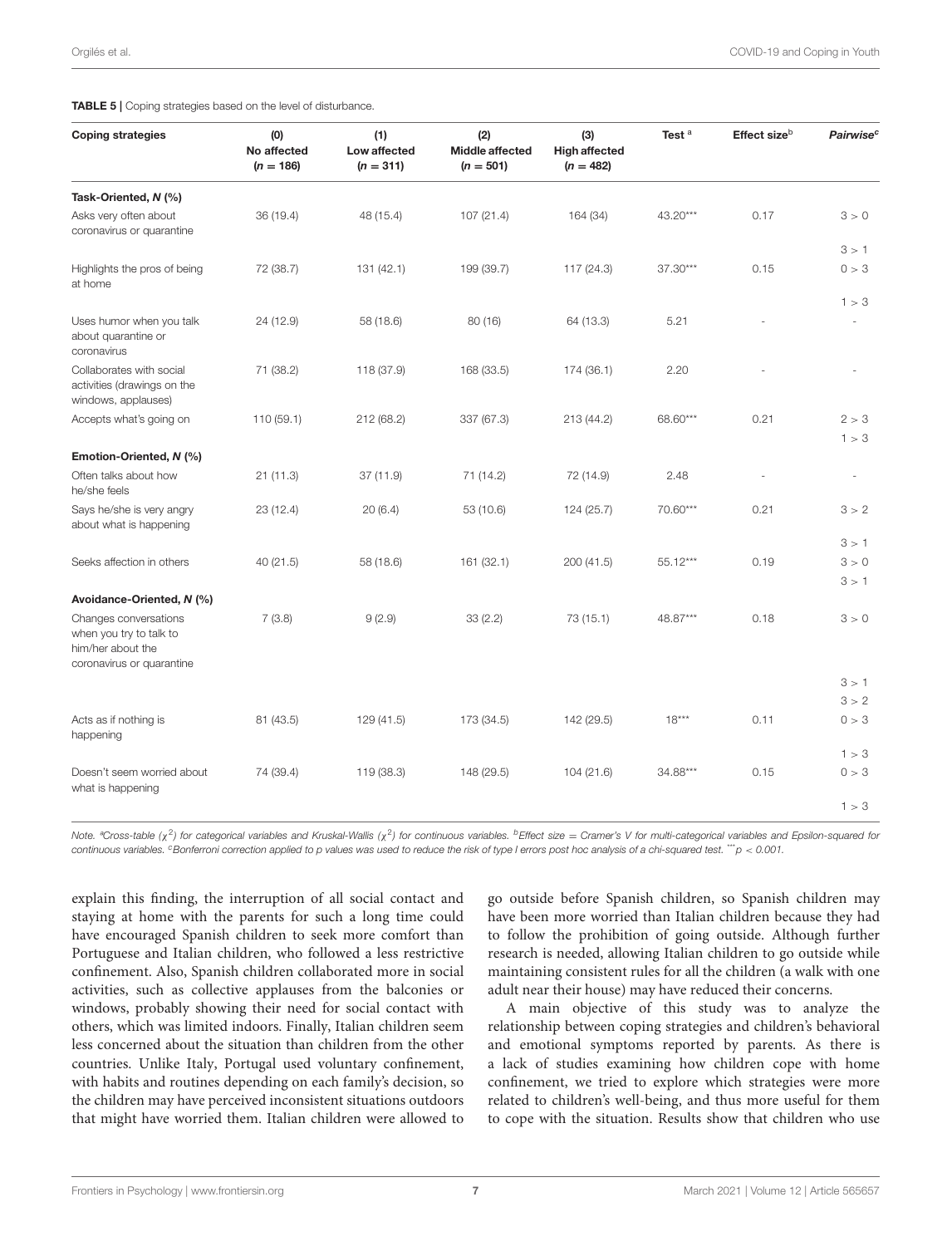an emotion-oriented coping style have more behavioral and emotional symptoms (more anxiety, mood disturbances, sleep, behavioral and cognitive alterations). Contrarily, those who use a task-oriented or an avoidance-oriented coping strategy have fewer emotional and behavioral symptoms, specifically, fewer symptoms related to mood, sleep, behavioral and cognitive alterations. These results are in line with previous studies finding that emotion-focused coping, in which attention is not directed to solving the problem but to one's emotional experience (Sears et al., [2000\)](#page-8-28), is usually related to internalizing symptoms, such as anxiety or mood, and externalizing symptoms, such as behavioral alterations [\(Carlo et al., 2012\)](#page-8-29).

To define which strategy could be more useful to cope with the quarantine, children were classified as unaffected, low impact, medium impact, and high impact, as a function of the number of symptoms reported. Results show that unaffected children or children with a lower level of impact are more likely to highlight the advantages of being at home, accept what is happening, act as if nothing was happening, and not seem worried about what was happening. Although a unique type of coping strategy related to psychological symptoms has not been found in this study, these four strategies have in common a positive focus on the situation. Contrariwise, children considered more psychologically affected used one of these four specific strategies to cope with home confinement: asking very often about coronavirus or quarantine, feeling angry about what was happening, seeking comfort from other members of the family, and changing the subject when the parents tried to talk to them about the situation. These coping strategies have been related to psychopathological symptoms in previous studies. Avoidance and rumination have been frequently associated with anxiety and depression, whereas acceptance has shown a negative relationship with those symptoms [\(Schäfer et al., 2017\)](#page-8-30). Asking frequently about the stressful situation may be considered as a strategy of rumination, which showed a high positive association with anxiety and depression symptoms, among other problems, in a meta-analysis that included studies carried out with children [\(Aldao et al., 2010\)](#page-8-31). Avoidance had a small-to-medium positive association with anxiety and depression in that same metaanalytic review, supporting the finding of our study that indicate that changing the subject away from confinement is a typical coping strategy of psychologically affected children. Feeling angry or seeking comfort from others are also usual coping strategies shown by children for coping with distress (e.g., [Miers et al., 2007;](#page-8-32) [Zimmer-Gembeck and Skinner, 2011\)](#page-8-33).

This study has some limitations and some strengths. The main limitation of this study is that the information was collected online from parents, as contact with the children was not possible due to the confinement situation. Despite the importance of applying self-reports, some previous studies have examined coping using measures completed by parents, as in the present study (e.g., [Connor-Smith et al., 2000\)](#page-8-34). In this study, children's coping strategies were evaluated, and these can be easily identified by people who live with the child (e.g., asks very often about coronavirus or quarantine or seeks affection from others). Therefore, parents were considered better informants than the children. Also, data collection via the parents allowed

us to obtain information about younger children. Although it would have been desirable to use a multi-informant method, it was not possible due to the limited access to children during home confinement. Although the sample is not representative, it includes a large number of cities in three European countries (94 cities in Portugal, 94 in Italy, and 84 in Spain) and can be illustrative of the behavior of children and adolescents in the first weeks of the COVID-19 crisis. More studies are required to examine how coping behaviors developed during the health crisis are related to the onset of future psychopathology, especially through a longitudinal approach.

To our knowledge, this is the first study examining the coping strategies used by children during the quarantine for COVID-19. The following conclusions of the study may be highlighted. First, a task-oriented strategy was the most common in the sample, although some differences between countries were found in the strategies used by children to cope with the situation. Second, children who used a task-oriented or an avoidanceoriented coping strategy showed fewer emotional and behavioral symptoms. Third, children who coped with the situation using positive strategies, such as highlighting the advantages of being at home, were less emotionally and behaviorally affected. The present study has provided information about the specific coping behaviors in the COVID-19 confinement that can be protective factors against psychopathological symptoms. Therefore, coping behaviors related to less distubance should be promoted by educators and professionals in early interventions.

### DATA AVAILABILITY STATEMENT

The raw data supporting the conclusions of this article will be made available by the authors, without undue reservation.

### ETHICS STATEMENT

The studies involving human participants were reviewed and approved by Órgano Evaluador de Proyectos de la Universidad Miguel Hernández de Elche. DPS.MO.01S.17.

# AUTHOR CONTRIBUTIONS

MO designed the study and the survey. JE designed this study and wrote the draft of this article. AM managed and analyzed data. ED designed the Italian survey and collected data. CM collected data. RF designed the Portuguese survey and collected data. MP collected data. All the authors reviewed the draft and contributed to the final version of the manuscript.

# FUNDING

This work was supported by the Ministry of Science and Innovation of Spain and the European Regional Development Fund (PSI2017-85493-P).